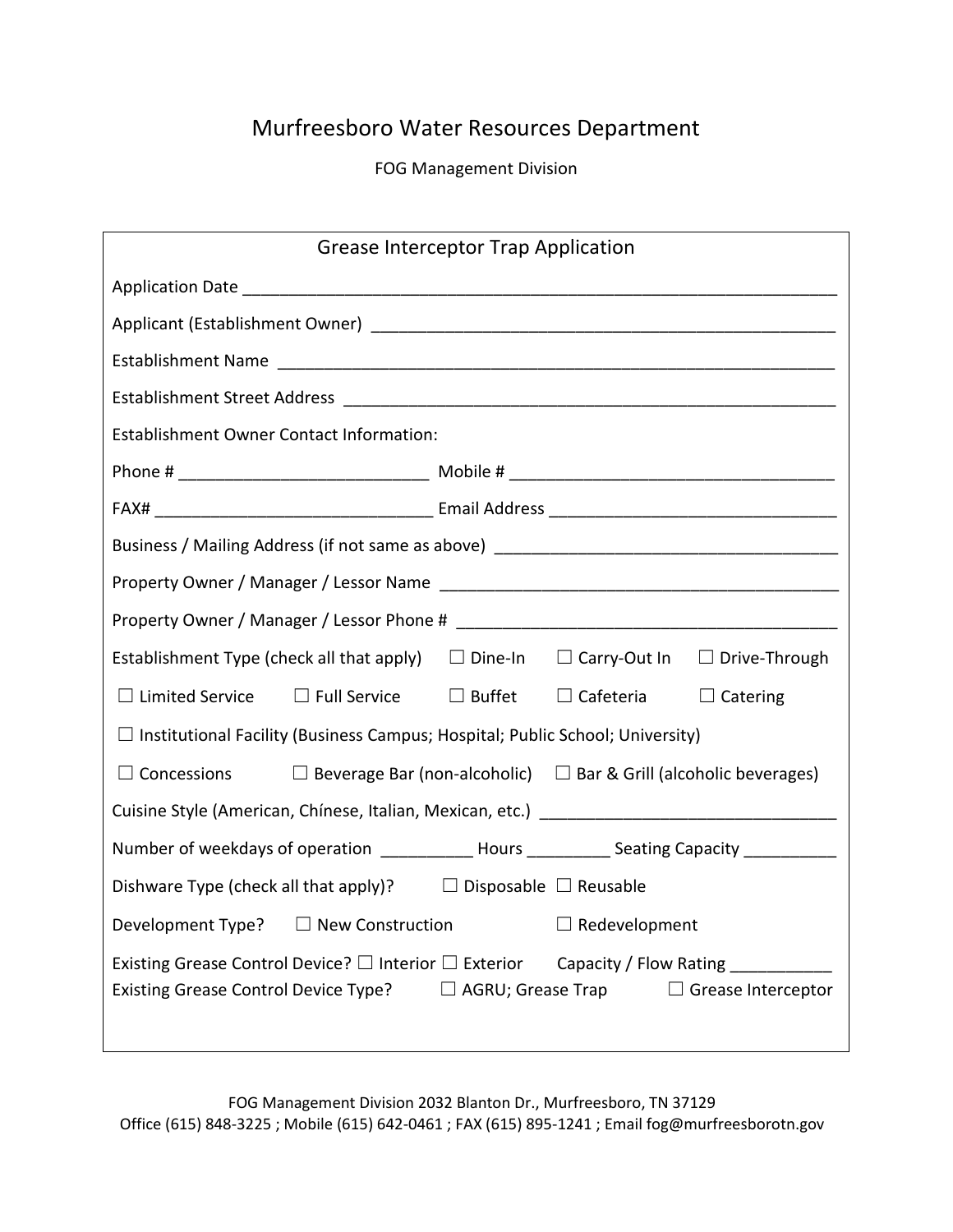## Murfreesboro Water Resources Department

FOG Management Division

### Equipment on Site

|                          |          | <b>Equipment Description</b>   |  |
|--------------------------|----------|--------------------------------|--|
| Type                     | Quantity | (Type, Size, Dimensions, etc.) |  |
| 2 Compartment Sink       |          |                                |  |
| 3 Compartment Sink       |          |                                |  |
| 4 Compartment Sink       |          |                                |  |
| <b>Hand Sink</b>         |          |                                |  |
| Mop/Can Wash Sink        |          |                                |  |
| Pre-Rinse/Prep Sink      |          |                                |  |
| Cooler/Freezer (walk-in) |          |                                |  |
| Countertop Deep Fryer    |          |                                |  |
| Countertop Grill         |          |                                |  |
| Deep Fryer               |          |                                |  |
| Dishwasher               |          |                                |  |
| <b>Floor Drain</b>       |          |                                |  |
| Floor Sink/Trench Drain  |          |                                |  |
| Grill                    |          |                                |  |
| Rotisserie Stand/Tray    |          |                                |  |
| Steam Cooker/Table       |          |                                |  |
| Tilt Kettle/Skillet      |          |                                |  |
| Vent Hood                |          |                                |  |
| <b>Wok Stove</b>         |          |                                |  |

#### *(Please enter the appropriate quantity for each item)*

BE ADVISED: FOOD GRINDER/GARBAGE DISPOSAL UNITS ARE NOT PERMITTED IN COMMERCIAL ESTABLISHMENTS

Please submit a copy of the plumbing drawing P-sheets and kitchen equipment/plumbing fixture schedules and a copy of any publicized MENU with the Grease Interceptor Trap application in electronic form; preferably via email in PDF to the address listed on the application below.